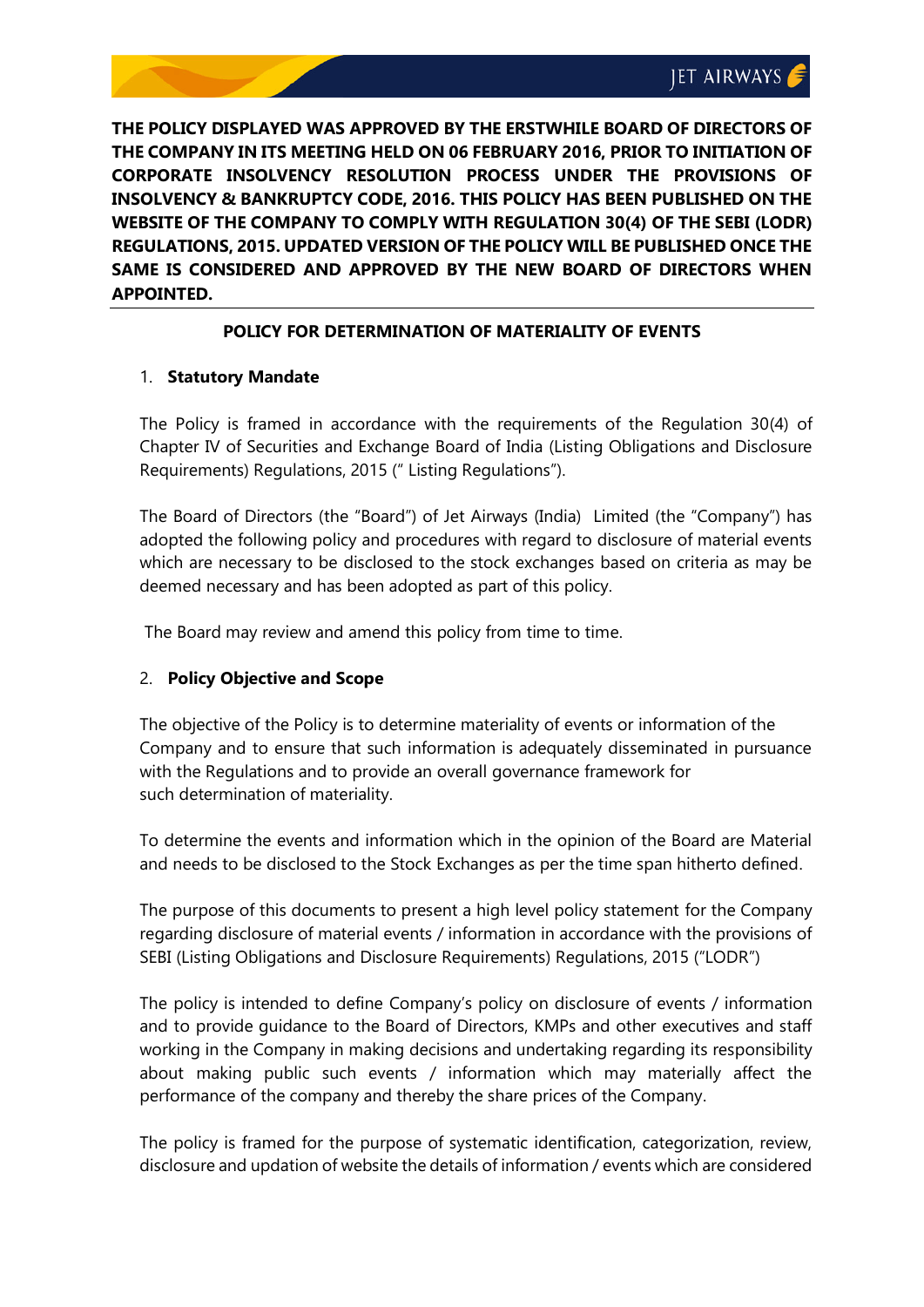material or not but which may have a bearing on the performance of the Company and which may materially affect the share prices of the company.

3. All the Words and expressions used in this Policy, unless defined hereinafter, shall have meaning respectively assigned to them under the SEBI's LODR, 2015 and in the absence of its definition or explanation therein, as per the Companies Act, 2013 and the Rules, Notifications and Circulars made/issued thereunder, as amended from time to time

# 4. **Definitions**

**"Act"** shall mean the Companies Act, 2013 and the Rules framed thereunder, including any modifications, clarifications, circulars or re-enactment thereof.

**"Audit Committee or Committee"** means Audit Committee constituted by the Board of Director of the Company, from time to time under provisions of SEBI LODR, 2015, RBI Act and/or the Companies Act, 2013

**"Board of Directors or Board"** means the Board of Directors of Jet Airways (India) Limited, as constituted from time to time

**"Company"** means Jet Airways (India) Limited

**"Independent Director"** means a Director of the Company, not being a whole time Director who is neither a promoter nor belongs to the promoter group of the Company and who satisfies other criteria for independence as laid down under Schedule IV of the Companies Act, 2013 and the Listing Regulations entered into with the stock exchanges

**"Key Managerial Personnel"** (KMP) of the Company includes Managing / Whole-time Directors, Chief Financial Officer / Vice President Finance and Company Secretary, who may be authorised individually or collectively to disclose events to Stock Exchange

**"Policy"** means Policy on Disclosure of Material Events

**"Material Events"** are those that are specified in Para A of Part A of Schedule III of the Listing Regulations

**"Other Events"** are those as may be decided from time to time and in accordance with Para B of Part A of Schedule III, as specified in sub-regulation(4)

**"Listing Regulations"** means the Securities and Exchange Board of India (Listing Obligations and Disclosure Requirements) Regulations, 2015

# 5. **Policy**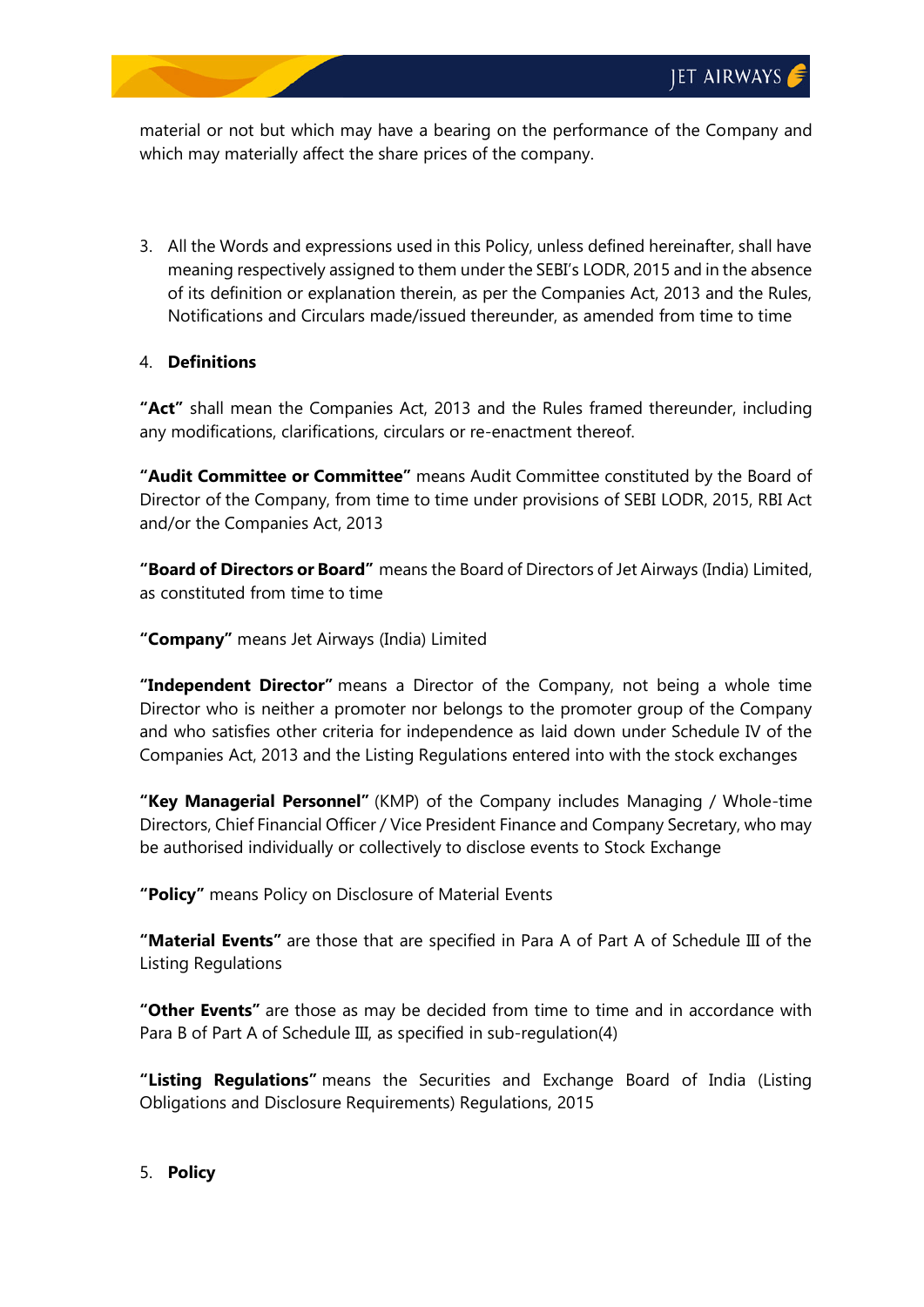i. Based on the recommendation of the Audit Committee of Directors or suo moto the Board of Directors of the Company shall determine the events which are classified under different categories to be material and / or other events having a bearing on the performance of the Company and on the share prices of the Company, which needs to be disclosed to the stock exchanges as per the time span specified against each category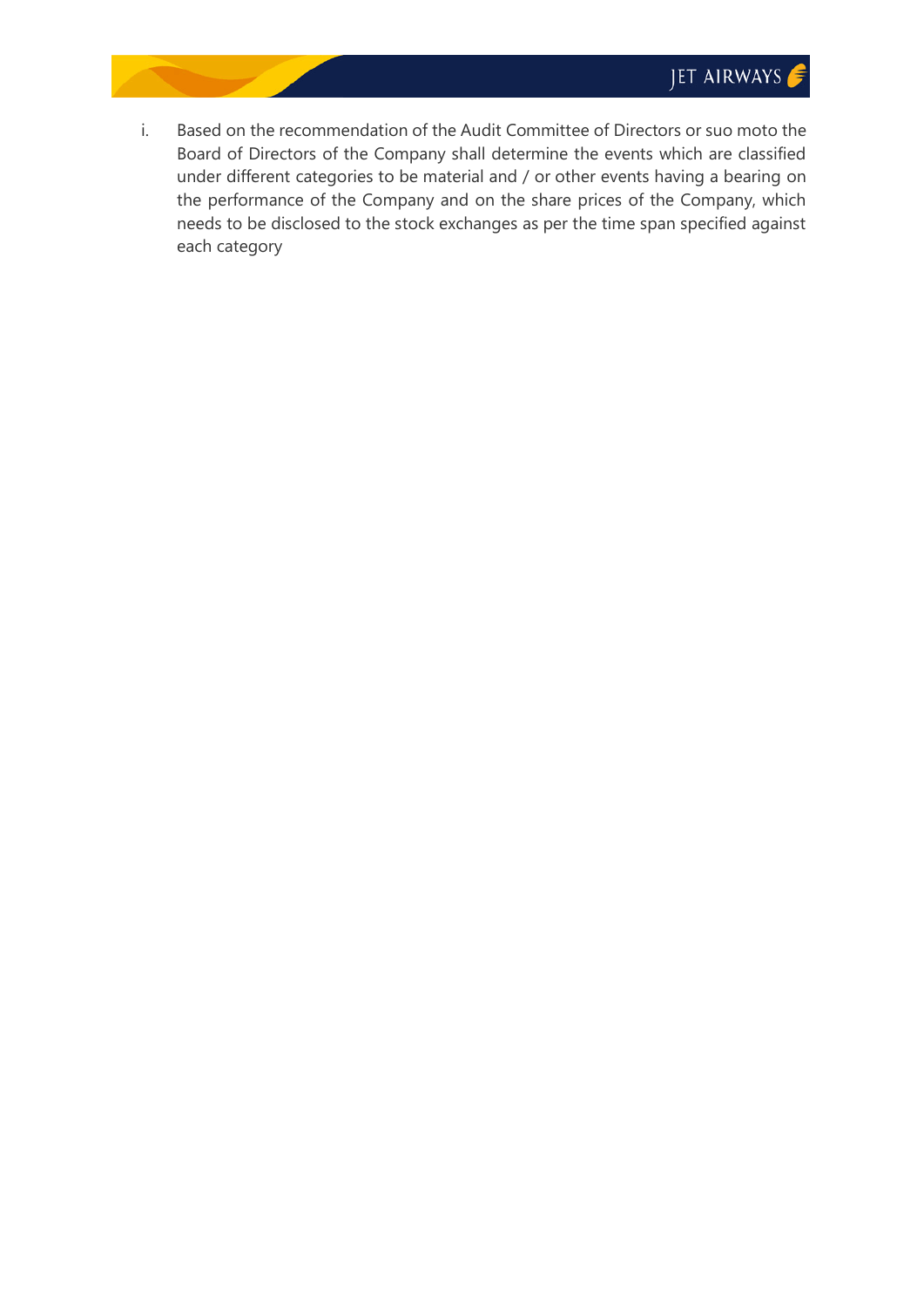# **CATEGORY A**

Events considered Material in view of the Board of Directors which needs to be disclosed to the stock exchanges within **24 hours** of the decision taken at the Board Meeting are:

- Acquisition, (including agreement to acquire), Scheme of Arrangement which includes amalgamation / merger / demerger / restructuring), or sale or disposal of unit(s), division(s) or subsidiary of the listed entity or any other restructuring
- Issuance or forfeiture of securities, split or consolidation of shares, buyback of securities any restriction on transferability of securities or alteration in terms or structure of existing securities including forfeiture, reissue of forfeited securities, alteration of calls, redemption of securities etc
- Shareholder agreement, JV, Family settlement agreement, agreement / treaty / contract with media companies
- Fraud / default by promoters or key managerial personnel and arrest of KMP or promoter
- Reference to BIFR and winding-up petition filed by any party / creditors
- Revision in ratings

**Note :** If the Management is not in a position to inform the stock exchange within 24 hours of the decision taken at the Board Meeting, then it shall inform the stock exchange as soon as it is possible with an explanation as to reason for delay in disclosing the said information

# **CATEGORY B**

Events / Decisions considered Material in view of the Board of Directors which needs to be disclosed to the stock exchanges within 30 minutes of the closure of the Board Meeting are:

- Declaration of Dividend and / or cash bonuses recommended or declared and other information pertaining to them
- Cancellation of dividend with reasons thereof
- **Buyback of shares**
- **Fund raising proposed to be undertaken**
- Increase in capital by issue of bonus shares
- Reissue of forfeited shares or securities, or the issue of shares or securities held in reserve for future issue
- **Alteration of capital**
- **Financial results**
- Voluntary delisting from stock exchanges

# **CATEGORY C**

Other Events / Decisions not considered Material in view of the Board of Directors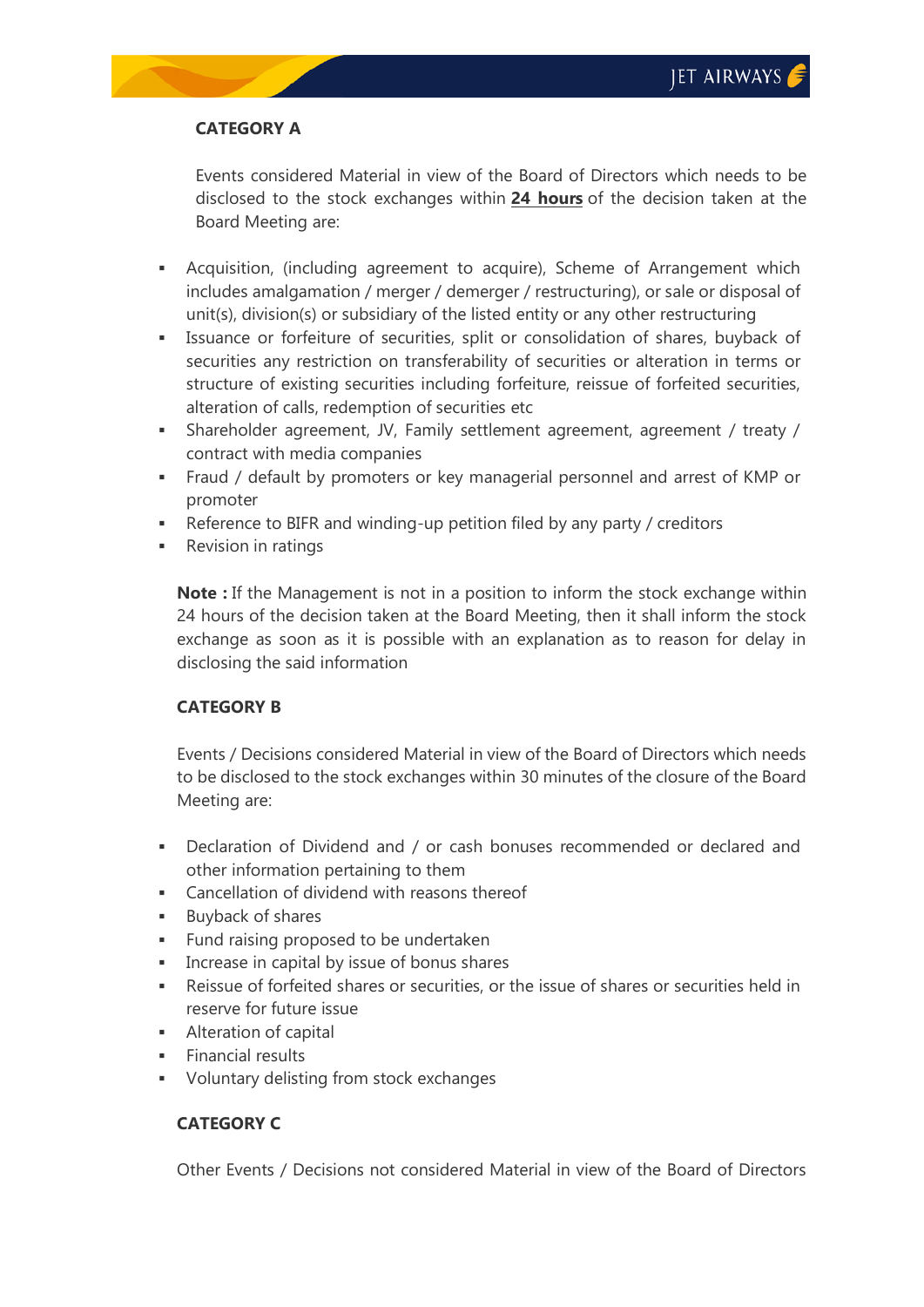which however, needs to be disclosed to the stock exchanges within as soon as it is possible but in any case not later than thirty days from the day of occurrence of the event which are :

- Change in Directorships, key managerial personnel, Auditor and Compliance **Officer**
- Appointment and discontinuance of share transfer agent
- **Corporate debt restructuring**
- One time settlement with bank
- **EXECTE ISSUANCE OF Notices, call letters, resolutions and circulars sent to shareholders,** debenture holders or creditors or any class of them or advertised in the media by the listed entity
- Proceedings of the Annual or Extra General Meeting
- Amendments to Memorandum and Articles of Association

# **CATEGORY D**

Miscellaneous Events / Decisions not considered Material in view of the Board of Directors which however, needs to be disclosed to the stock exchanges within as soon as it is possible when the necessary information is ready to be publicised which are :

- Schedule of Analyst or institutional investor meet and presentation
- Commencement or postponement of the date of commercial production or operation of any unit / division
- Change in the general character or nature of business brought about by arrangements for strategic, technical manufacturing or marketing tie-up, new line of business or closure of operations of any unit / division
- Capacity addition or new product launch
- Awarding, bagging / receiving
- Agreements for loan not in the normal course of business
- Disruption of operation of any one or more units due to natural calamity
- Effects arising out of change in regulatory framework applicable to the listed entity
- **EXECUTE:** Litigation / dispute / regulatory action(s) with impact
- Options to purchase securities including ESOP/ESPS scheme
- Giving of guarantees or indemnity or becoming a surety for any third party
- Granting, withdrawal, surrender, cancellation or suspension of key licenses or regulatory approvals
- Emergence of new technologies
- **Expiry of patents**
- Change in accounting policy
- Any other information that may be deemed necessary jointly and severally by the KMPs of the Company who would consider that it is necessary for the holders of the securities of the listed entity to appraise its position and to avoid the establishment of a false market
- The Board may in its discretion also authorise the KMPs to disclose such events, information or material that in its wisdom may be necessary for the Members of the exchange to know the information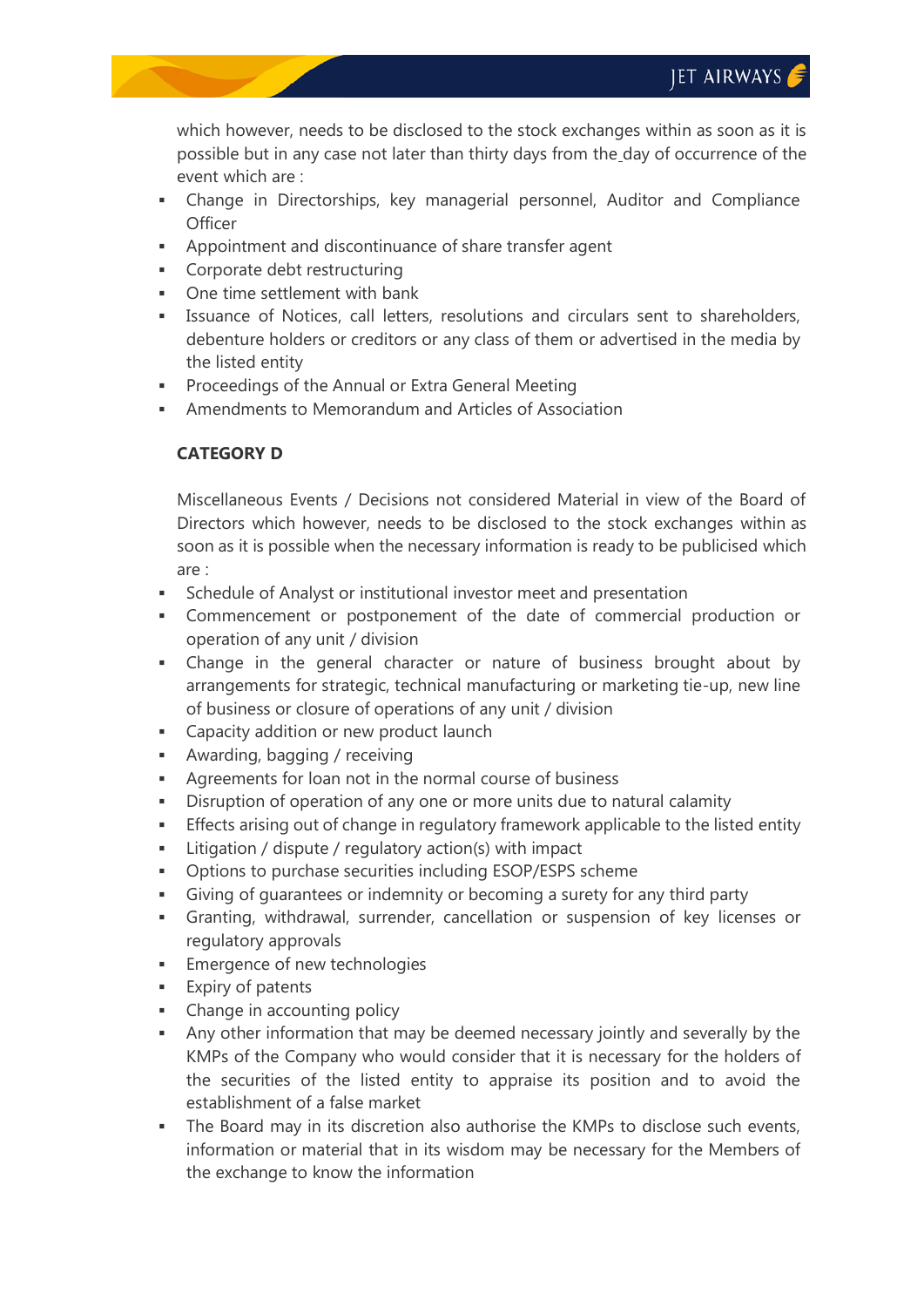ii. The Management shall periodically bring to the attention of the Board of Directors of the Company, all information, events or materials which in its opinion has to be brought to the attention of the Members of the Stock Exchanges

## 6. **Criteria for disclosure of events / information**

- i. The omission of an event or information would likely to result in discontinuity or alteration of event or information already available publicly
- ii. The omission of an event or information is likely to result in significant market reaction if the said omission came to light at a later date
- iii. In case where the criteria of an event / information does not fall in the first two categories, but still in the opinion of the board of directors are considered material
- 7. **Authority for determination of Materiality of events / information** The Key Managerial Personnel (KMPs) consisting of the Managing / Whole-time Director, Chief Finance Office / Vice President (Finance) and the Company Secretary are hereby jointly and severally authorised to determine whether the event / information is material or not and in turn about its time line for disclosure based on the category of information as specified above to the stock exchanges, subject to such information being placed prior to or at the immediate Board Meeting held after the said information being made public

## 8. **Website Updation / Updates to stock exchanges**

The Company shall update all disclosures made under the regulations to the stock exchanges in its website and shall be continued to be hosted in the website for a minimum period of five years and thereafter archived as per the document retention policy of the Company

The Compliance Officer, of the Company, shall give updates to the Board of Directors and to the Stock Exchanges on any material event that may have been first informed to the stock exchanges including further developments, if any, on such events. Such updates shall also be hosted on the website of the Company

### 9. **Disaster Preparedness**

The Company maintains a Business Continuity Plan (BCP) designed to ensure safety of staff as well as members of the general public, safeguard the documents and records pertaining to all material / non-material events and information which would enable a return to normal operating with minimal disruption. Detailed procedures for responding to an incident are part of the BCP.

In the event of major incident, the first priority is the safety of the people, followed by immediate action to rescue or prevent further damage to the records. Depending on the immediate threat, emergency response and recovery actions will take precedence over all other Company activities